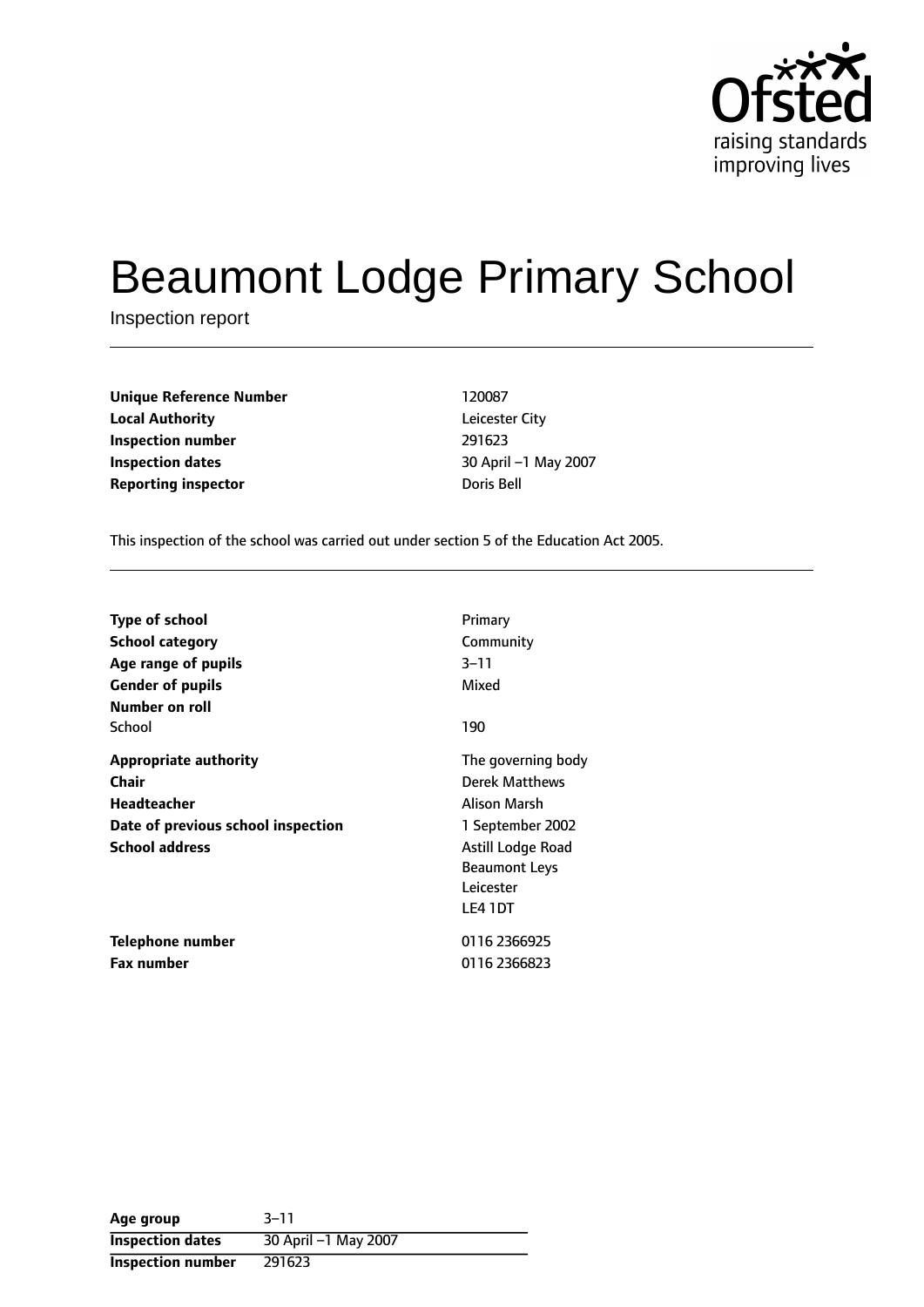.

© Crown copyright 2007

#### Website: www.ofsted.gov.uk

This document may be reproduced in whole or in part for non-commercial educational purposes, provided that the information quoted is reproduced without adaptation and the source and date of publication are stated.

Further copies of this report are obtainable from the school. Under the Education Act 2005, the school must provide a copy of this report free of charge to certain categories of people. A charge not exceeding the full cost of reproduction may be made for any other copies supplied.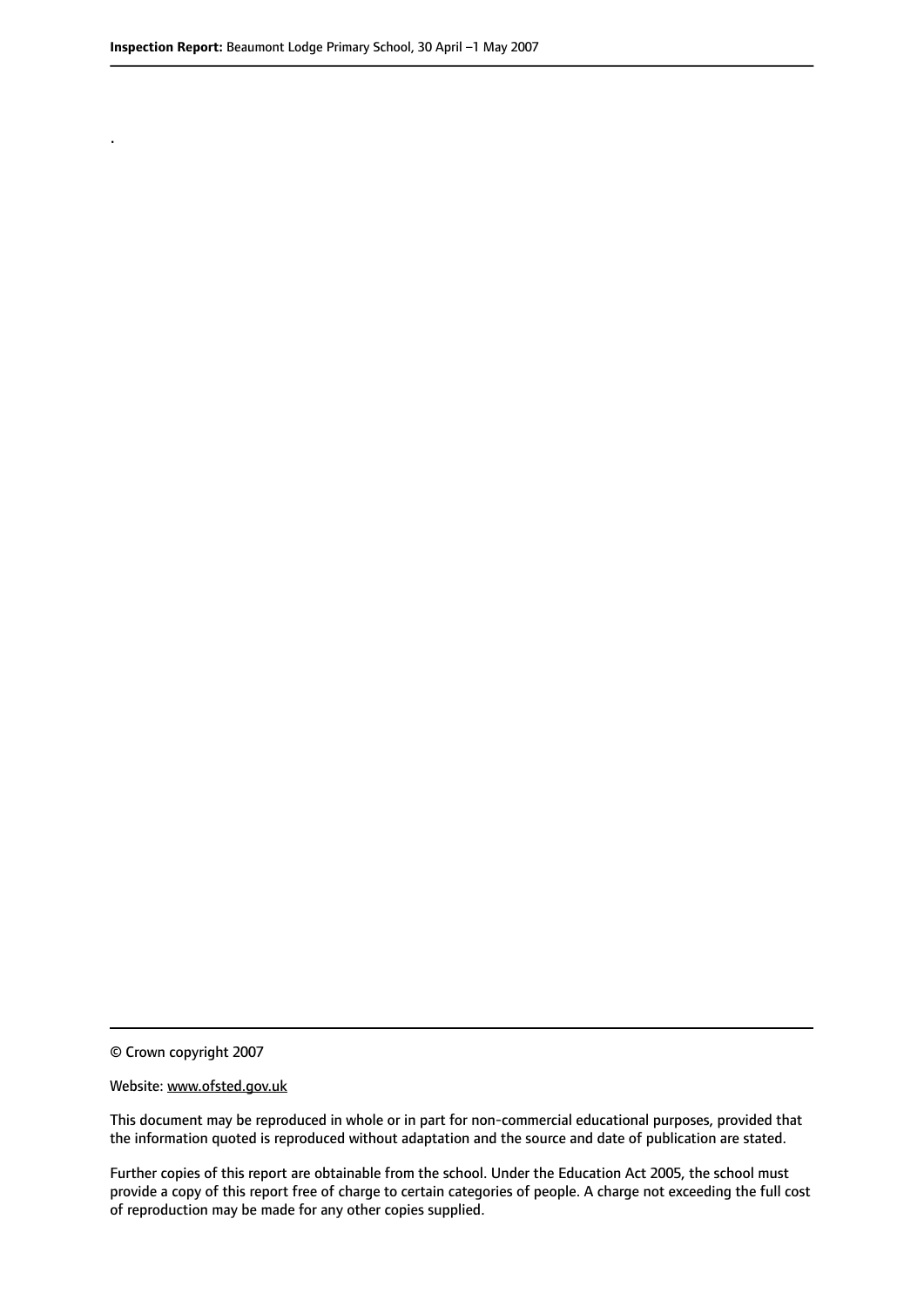# **Introduction**

The inspection was carried out by two Additional Inspectors.

## **Description of the school**

Attainment on entry to the Nursery is lower than expected for the children's ages and the school has an above average proportion of pupils with learning difficulties or disabilities. More pupils than usual speak English as an additional language. A senior member of staff is on long-term sick leave, and the deputy headteacher only took up his post in September 2006. Five weeks ago, an acting headteacher was brought in to cover the headteacher's maternity leave on a part-time basis. The acting headteacher is using his own deputy to support the school on the days he is unable to be there.

## **Key for inspection grades**

| Grade 1 | Outstanding  |
|---------|--------------|
| Grade 2 | Good         |
| Grade 3 | Satisfactory |
| Grade 4 | Inadequate   |
|         |              |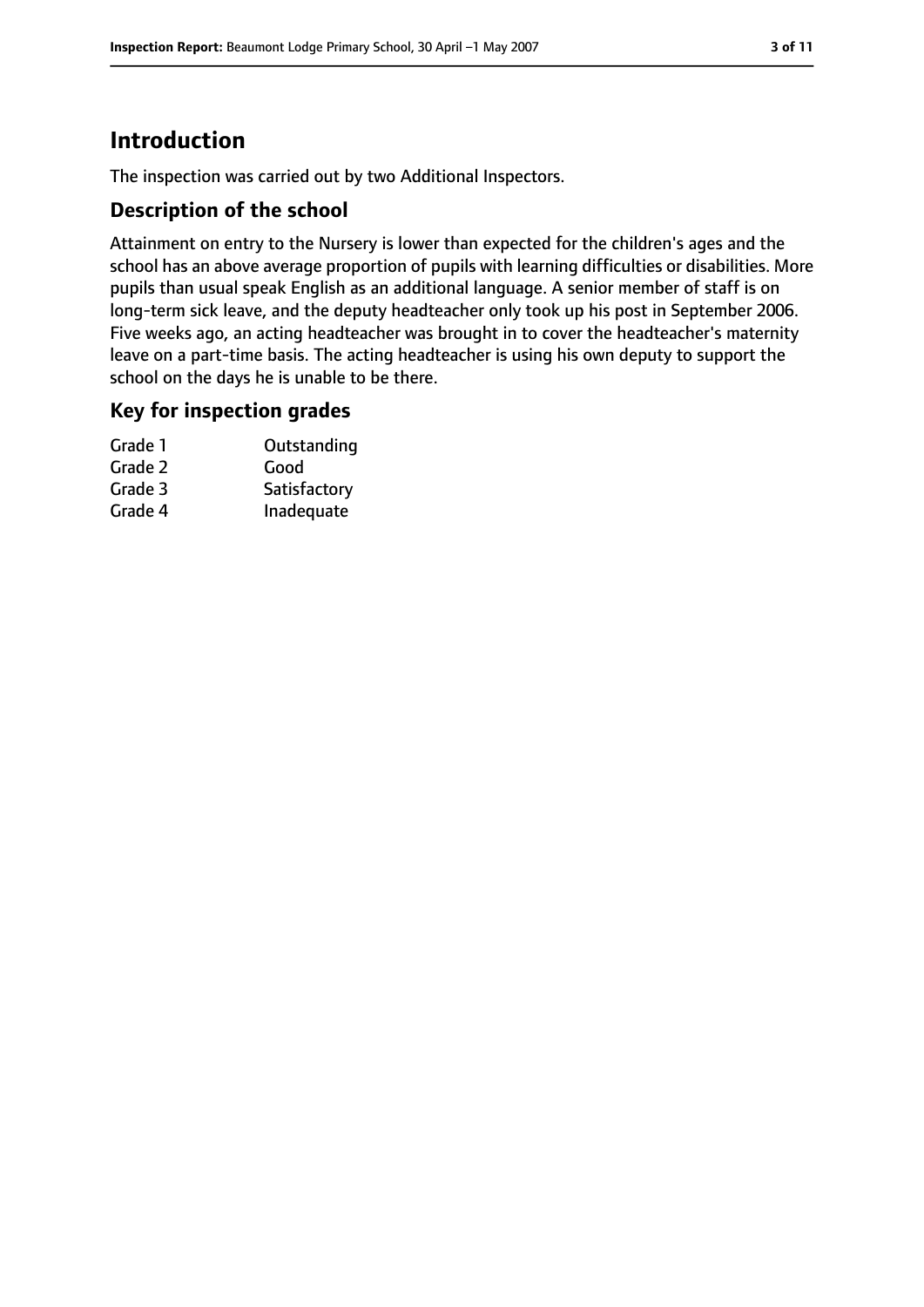# **Overall effectiveness of the school**

#### **Grade: 4**

In accordance with Section 13 (3) of the Education Act 2005, Her Majesty's Chief Inspector is of the opinion that this school requires special measures because it is failing to give its pupils an acceptable standard of education and the persons responsible for leading, managing or governing the school are not demonstrating the capacity to secure the necessary improvement in the school.

The school is not effective enough. Inadequate leadership and management have failed to halt the decline in pupils' achievement in recent years, most particularly in English. The school is currently not moving forward. It is dependent on the acting headteacher who is doing everything possible to keep the school on an even keel in the headteacher's absence. Staff do not understand their leadership and management roles and responsibilities and are not involved in the processes that lead to school improvement. At present, the school does not have the capacity to improve. Its own evaluation of its effectiveness as satisfactory is over-generous.

Achievement is inadequate because pupils are not taught well enough and their progress is too uneven. Standards are below average. In mathematics, pupils make satisfactory progress and reach average standards but standards are exceptionally low in English. Pupils' writing skills are particularly weak throughout the school. A support programme has been introduced to improve boys' writing in Years 5 and 6.

Pupils with learning difficulties and disabilities make satisfactory progress overall, as do pupils for whom English is an additional language. Support staff make a good contribution to this. More-able pupils throughout the school make unsatisfactory progress because their work is not challenging enough. Several pupils echoed this when they told inspectors they would like harder work to do. Foundation Stage provision is unsatisfactory and Reception children in particular are not progressing well enough. As in the rest of the school, this is caused by weaknesses in planning and a lack of challenge for more-able pupils. The curriculum is inadequate and teachers are not provided with enough guidance in these areas.

Care, guidance and support are satisfactory overall with some strengths in pastoral care that contribute to pupils' satisfactory personal development and well-being. However, there are weaknessesin academic guidance and support. Assessment information is not used well enough in planning or to set targets for pupils and too many pupils are unsure of their targets or how to reach them. Pupils' enjoyment of school is variable and time is wasted in some lessons because teachers do not manage pupils' behaviour well enough. Although most pupils enjoy school, they want learning to be more fun, especially in English. They have a good understanding of healthy living but their lack of progress in English leaves them insufficiently well prepared for their future.

## **What the school should do to improve further**

- Strengthen senior management, build the leadership and management skills of all teachers, and adopt a robust approach to ensuring accurate self-evaluation and school improvement.
- Improve teaching throughout the school, raise achievement and accelerate the progress of all pupils, especially the more able, and particularly in writing.
- Make effective use of assessment information to track pupils' progress, set meaningful targets for them and plan learning that properly meets their needs.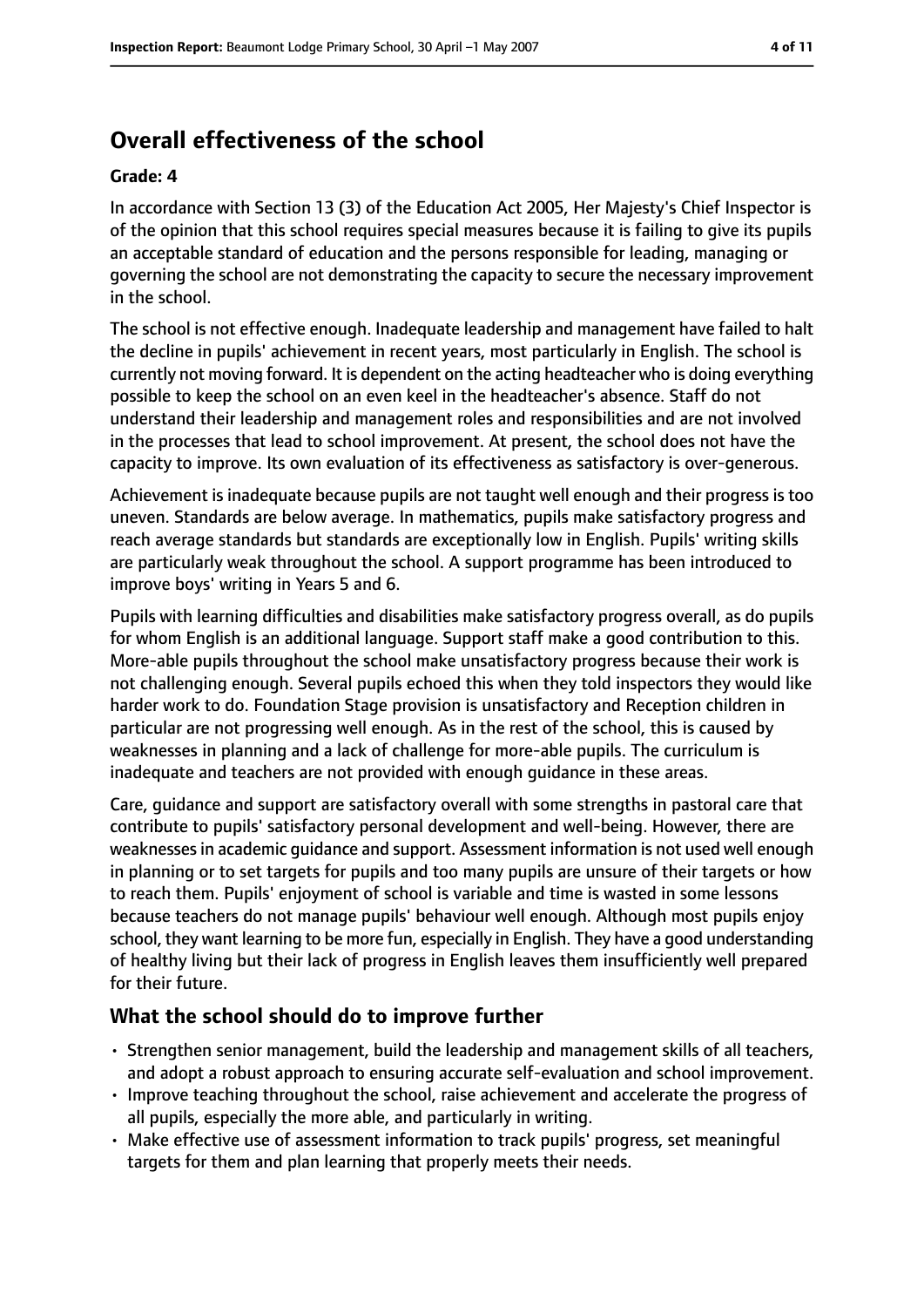• Ensure pupils understand their targets and improve the quality of teachers' marking, ensuring that it shows pupils how to improve their own learning.

# **Achievement and standards**

#### **Grade: 4**

Standards are below average throughout the school. Achievement is inadequate because too many pupils make insufficient progress in their work, particularly in English. The exceptionally low standards in English are the result of considerable weaknesses in writing, where more-able pupils often make the least progress. Pupils have too few opportunities to write at length or to extend their writing skills in different subjects. In some classes, their continuous writing books show good progress but in too many other classes their progress is minimal. Handwriting, spelling and punctuation are particularly weak.

In the Foundation Stage, children make uneven progress across the different areas of learning and their standards are below the national expectation. As they move through the school, the pupils make some satisfactory and occasionally good progress. This happens when their learning builds on what they already know and their teachers are clear about their different stages of learning. Effectively targeted support ensures that pupils with learning difficulties or disabilities make satisfactory progress overall, as do pupils for whom English is an additional language. However, the uneven quality of teaching means that learning is too variable. More-able pupils do not do well enough in any age group.

The school sets itself realistically challenging targets but does not meet them. It makes little use of the information it has from tracking pupils' progress to secure their best possible achievement.

# **Personal development and well-being**

#### **Grade: 3**

Personal development and well-being are satisfactory. Children quickly settle into the established routines in the Foundation Stage, successfully learning to work and play together. Behaviour is good in the Foundation Stage and satisfactory in the rest of the school. Some pupils and their parents expressed concerns about bullying but pupils are satisfied that it is dealt with properly when it occurs. Most pupils feel safe and know how to keep themselves safe both in and out of school. In some lessons, pupils lack commitment, usually because the teaching is uninspiring. Despite the school's best efforts, attendance remains stubbornly below average, mainly because of parents taking holidays during term time.

Pupils understand well the benefits of healthy eating and physical exercise. They contribute constructively to the school and wider community through, for example, their work as school councillors and by raising funds for charity. Spiritual, moral, social and cultural development is satisfactory. Most pupils have the necessary social skills to get on with each other and their environmental work helps them to appreciate and care for the world around them. Their awareness of different cultures in the local and wider community is modest.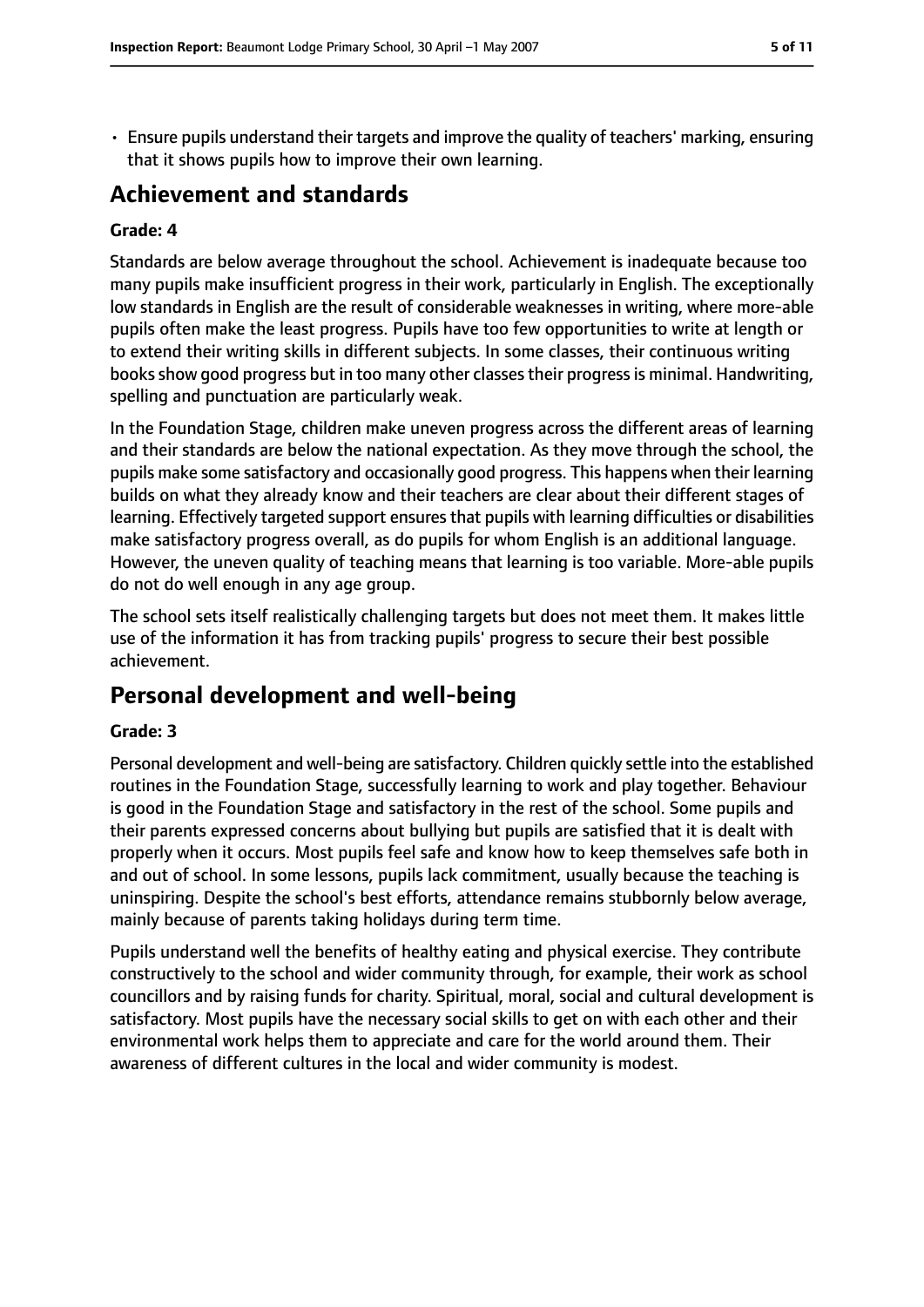# **Quality of provision**

# **Teaching and learning**

#### **Grade: 4**

Teaching and learning are inadequate. Although some lessons are satisfactory or good, too many are ineffective in promoting the pupils' learning. Planning is weak throughout the school. In the Foundation Stage, activities sometimes lack purpose, are too slow moving and not sufficiently linked to the next steps in learning. This slows the children's progress. In the rest of the school, some teachers plan well for the pupils' different stages of learning and pupils become alive and eager to learn in these classes. However, teachers work largely in isolation and usually plan only with regard to the pupils' ages rather than adapting national or commercial materials to meet the pupils' individual learning needs. Teachers' expectations of pupils are often too low in relation to the quantity, quality and level of work pupils can produce. As a result, the challenge that really inspires and motivates pupils to want to learn is missing. This affects particularly the more-able pupils and behaviour in some classes.

Teachers assess pupils' learning at regular intervals and feed the information into the centrally held system. However, not all teachers use this information well enough in planning or to set targets for pupils. In writing, teachers' subject knowledge is not always as secure as it needs to be to assess writing accurately or to promote it in different subjects. This affects pupils' understanding of how to improve. It is not clear, for example, what the prioritiesfor improvement are when some assessments focus largely on the content of pupils' writing and when the considerable weaknesses in handwriting, spelling and punctuation are overlooked.

## **Curriculum and other activities**

#### **Grade: 4**

The curriculum is inadequate because it fails to meet the needs of pupils, particularly the more able. The lack of challenge in it means that pupils do not achieve as well as they could. The new curriculum, introduced in September, covers statutory requirements but it does not provide teachers with enough guidance on how to promote writing in different subjects or improve the progress of more-able pupils. It is, however, enhanced by a satisfactory range of extra-curricular activities, visits and visitors, and it promotes pupils' health, safety and well-being satisfactorily. Sound provision is made for pupils with learning difficulties and disabilities and for pupils for whom English is an additional language. Curricular planning in the Foundation Stage is unclear and the use of outdoor provision to extend children's progress in all areas of learning is inadequate because its potential to do so is not sufficiently understood.

## **Care, guidance and support**

#### **Grade: 3**

The school provides satisfactory levels of care and support, although aspects of academic guidance are weak. The well attended breakfast club provides a large number of pupils with a healthy start to the day. All procedures for safeguarding pupils and ensuring their safety and well-being are in place. Pupils are confident they can approach an adult for help and get it. The school works very hard to improve pupils' attendance and has sound links with external agencies to do this and to support pupils who find learning difficult. Pupils have targets but they often do not understand them. Teachers' marking does not consistently help them to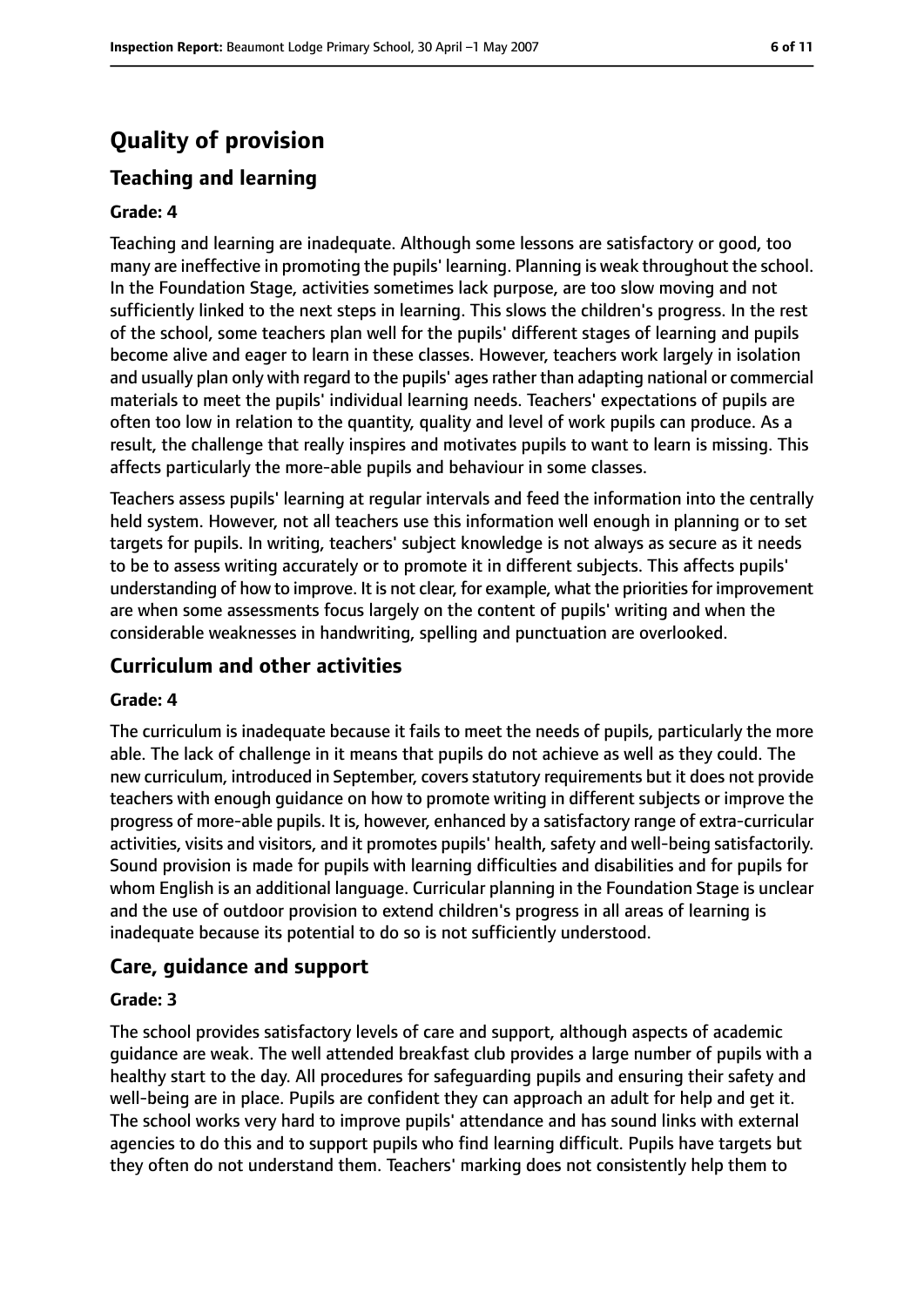clarify and to see what they need to do to improve their own learning. In some classes, this is done well but in others, efforts are too inconsistent to be of benefit to the pupils.

# **Leadership and management**

#### **Grade: 4**

Leadership and management are inadequate because senior managers have been ineffective in guiding improvement. The staff's contribution to holding the school together is limited by their lack of involvement in and understanding of school self-evaluation and how this leads to improvement. Weaknesses in leadership and management at all levels mean that staff do not have a clear overview of their areas of responsibility or their individual contribution to pupils' achievement. Some checks have been made on teaching and learning but they are not robust enough to identify or tackle the weaknesses. The school's evaluations of most aspects of its work are over-generous and governors are not holding the school to account sufficiently.

The school improvement plan identifies some of the right priorities and how they are to be addressed. However, the practices arising from them differ from what is laid down in planning and are hindering improvement. Key aspects, such as improving standards in Year 6 and the progress of more-able pupils throughout the school, have not been tackled well enough since the previous inspection. The biggest weakness now facing the school, namely writing, is not being properly tackled through teaching or the curriculum. Because there is currently no leader for English, the school's ability to capitalise on its involvement in the support programme to tackle writing throughout the school is limited.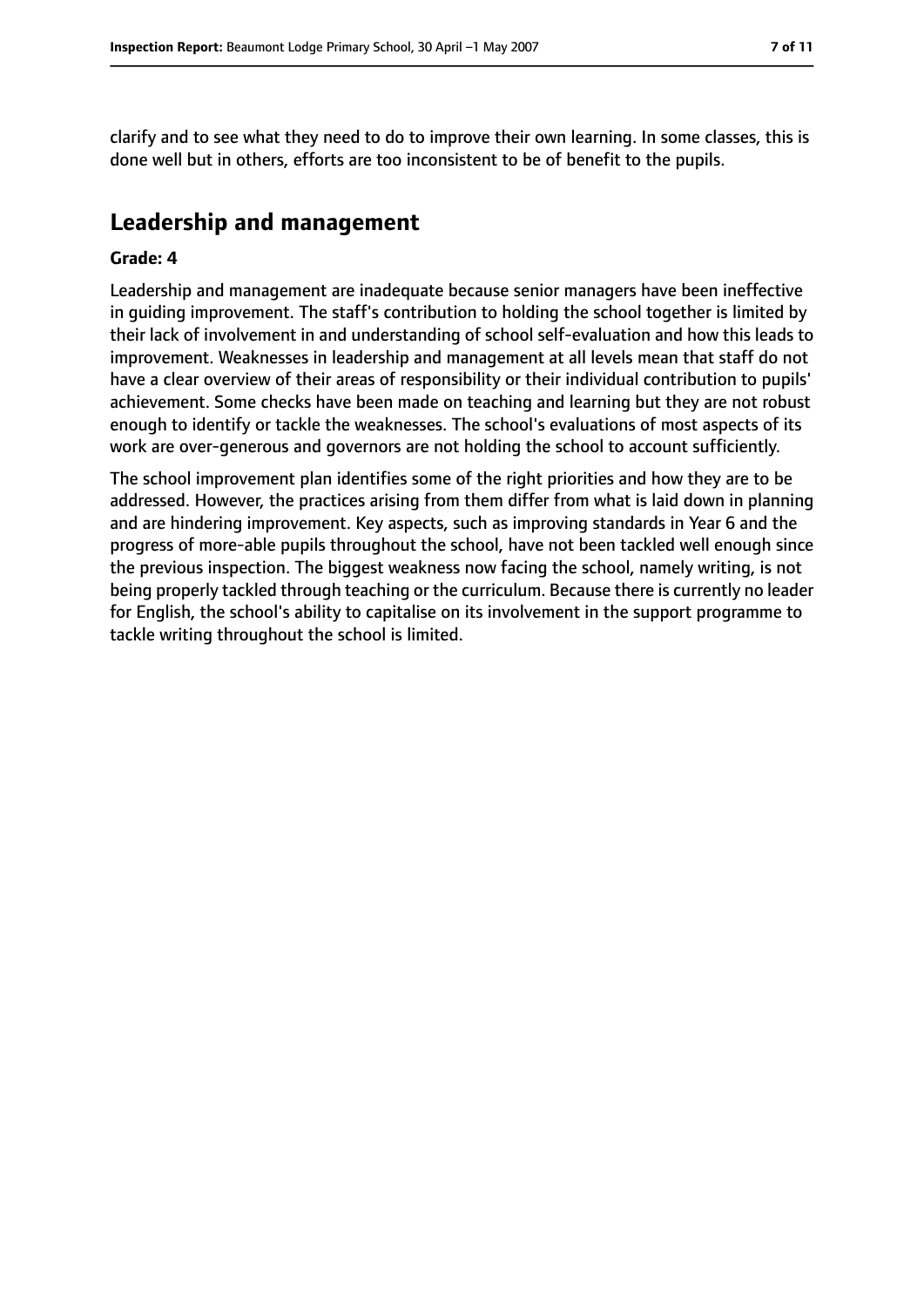**Any complaints about the inspection or the report should be made following the procedures set out in the guidance 'Complaints about school inspection', which is available from Ofsted's website: www.ofsted.gov.uk.**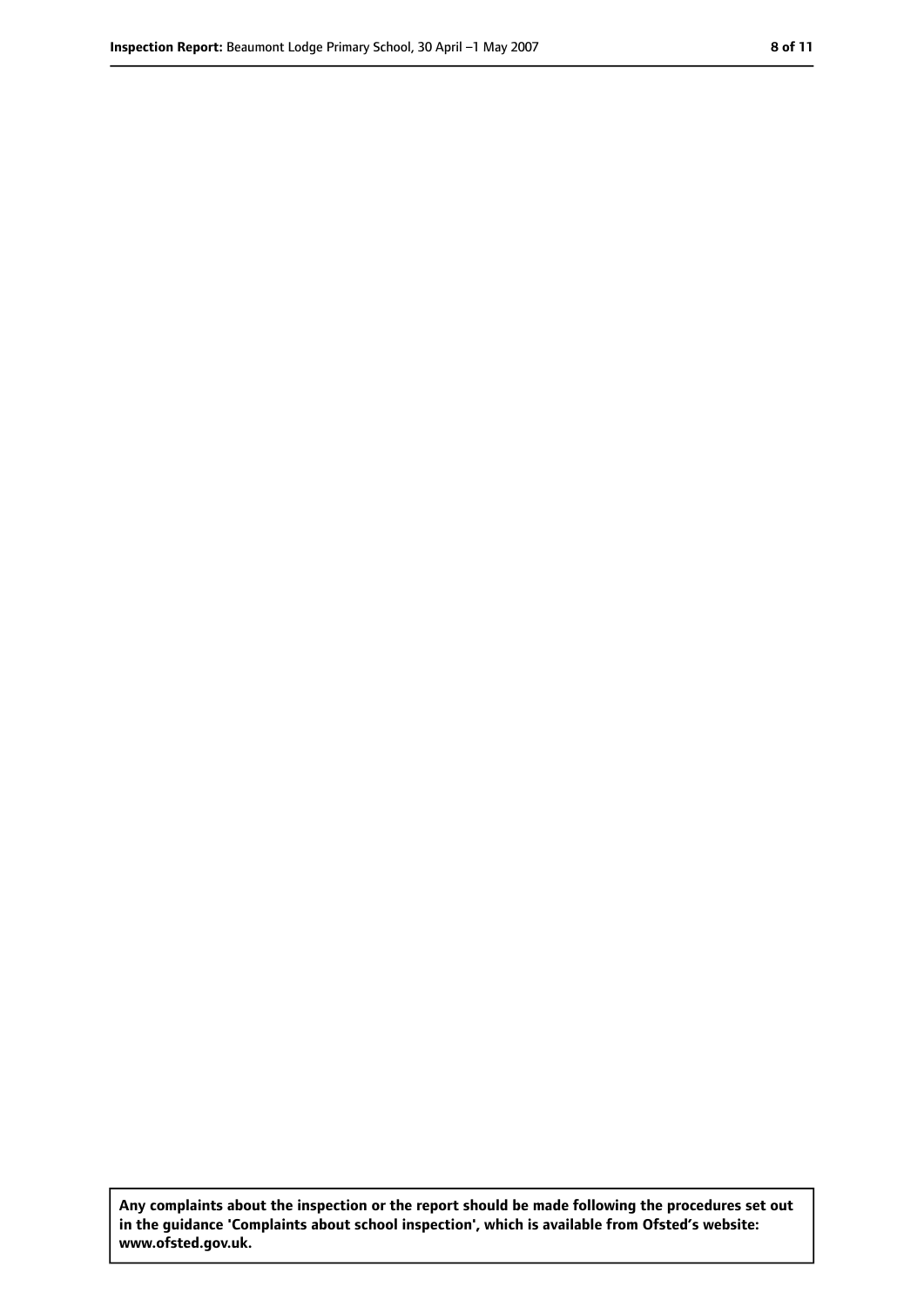#### **Annex A**

# **Inspection judgements**

| Key to judgements: grade 1 is outstanding, grade 2 good, grade 3 satisfactory, and grade 4 | School         |
|--------------------------------------------------------------------------------------------|----------------|
| inadeauate                                                                                 | <b>Overall</b> |

## **Overall effectiveness**

| How effective, efficient and inclusive is the provision of education, integrated<br>care and any extended services in meeting the needs of learners? | 4  |
|------------------------------------------------------------------------------------------------------------------------------------------------------|----|
| How well does the school work in partnership with others to promote learners'<br>well-being?                                                         |    |
| The quality and standards in the Foundation Stage                                                                                                    |    |
| The effectiveness of the school's self-evaluation                                                                                                    |    |
| The capacity to make any necessary improvements                                                                                                      |    |
| Effective steps have been taken to promote improvement since the last<br>inspection                                                                  | No |

## **Achievement and standards**

| How well do learners achieve?                                                                               |  |
|-------------------------------------------------------------------------------------------------------------|--|
| The standards <sup>1</sup> reached by learners                                                              |  |
| How well learners make progress, taking account of any significant variations between<br>groups of learners |  |
| How well learners with learning difficulties and disabilities make progress                                 |  |

## **Personal development and well-being**

| How good is the overall personal development and well-being of the<br>learners?                                  |   |
|------------------------------------------------------------------------------------------------------------------|---|
| The extent of learners' spiritual, moral, social and cultural development                                        |   |
| The behaviour of learners                                                                                        |   |
| The attendance of learners                                                                                       |   |
| How well learners enjoy their education                                                                          |   |
| The extent to which learners adopt safe practices                                                                |   |
| The extent to which learners adopt healthy lifestyles                                                            |   |
| The extent to which learners make a positive contribution to the community                                       |   |
| How well learners develop workplace and other skills that will contribute to<br>their future economic well-being | 4 |

## **The quality of provision**

| How effective are teaching and learning in meeting the full range of the<br>learners' needs?          | Δ |
|-------------------------------------------------------------------------------------------------------|---|
| How well do the curriculum and other activities meet the range of needs<br>and interests of learners? | Δ |
| How well are learners cared for, quided and supported?                                                |   |

 $^1$  Grade 1 - Exceptionally and consistently high; Grade 2 - Generally above average with none significantly below average; Grade 3 - Broadly average to below average; Grade 4 - Exceptionally low.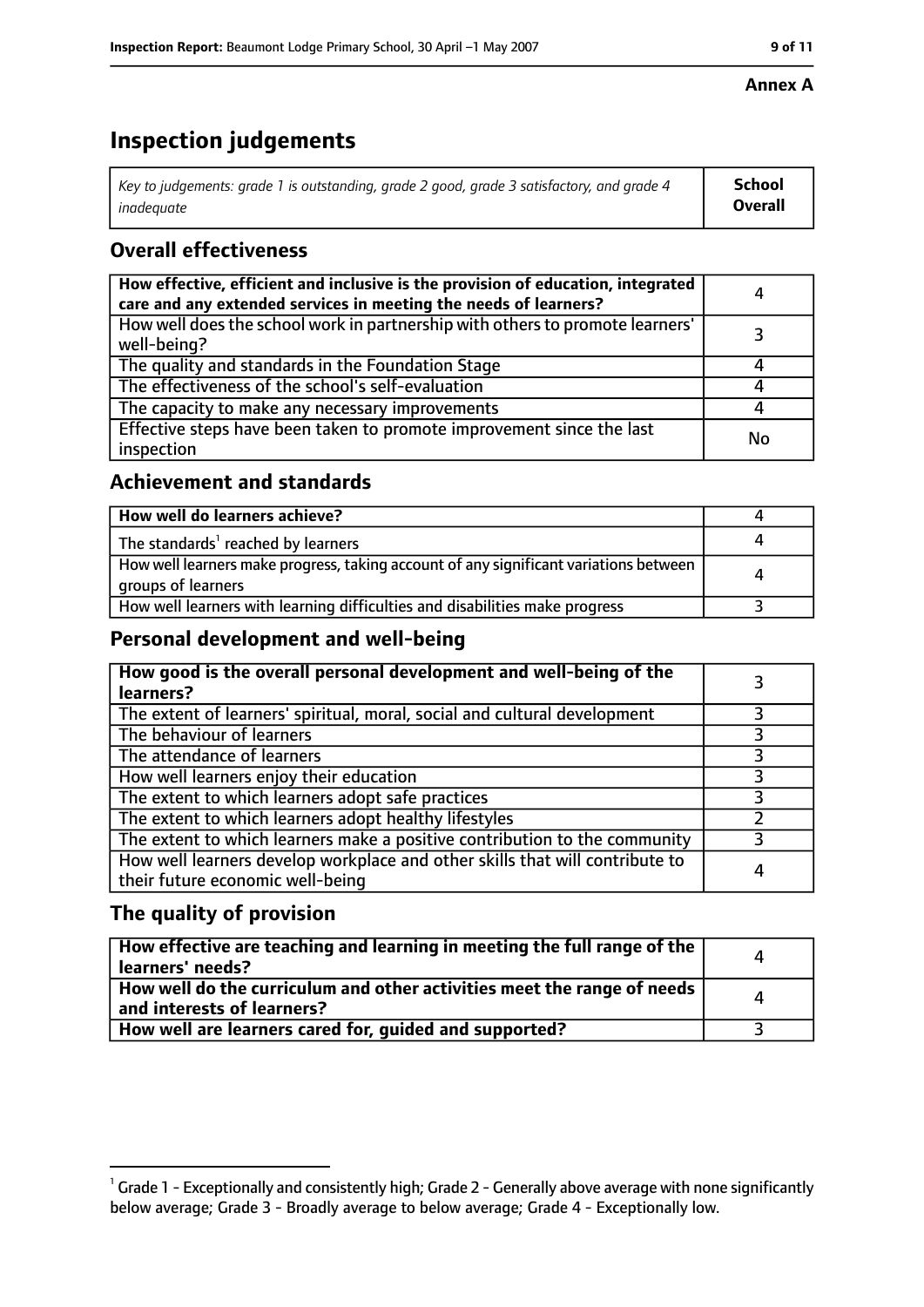#### **Annex A**

# **Leadership and management**

| How effective are leadership and management in raising achievement<br>and supporting all learners?                                              |            |
|-------------------------------------------------------------------------------------------------------------------------------------------------|------------|
| How effectively leaders and managers at all levels set clear direction leading<br>to improvement and promote high quality of care and education |            |
| How effectively performance is monitored, evaluated and improved to meet<br>challenging targets                                                 |            |
| How well equality of opportunity is promoted and discrimination tackled so<br>that all learners achieve as well as they can                     |            |
| How effectively and efficiently resources, including staff, are deployed to<br>achieve value for money                                          | 4          |
| The extent to which governors and other supervisory boards discharge their<br>responsibilities                                                  |            |
| Do procedures for safequarding learners meet current government<br>requirements?                                                                | Yes        |
| Does this school require special measures?                                                                                                      | <b>Yes</b> |
| Does this school require a notice to improve?                                                                                                   | No         |